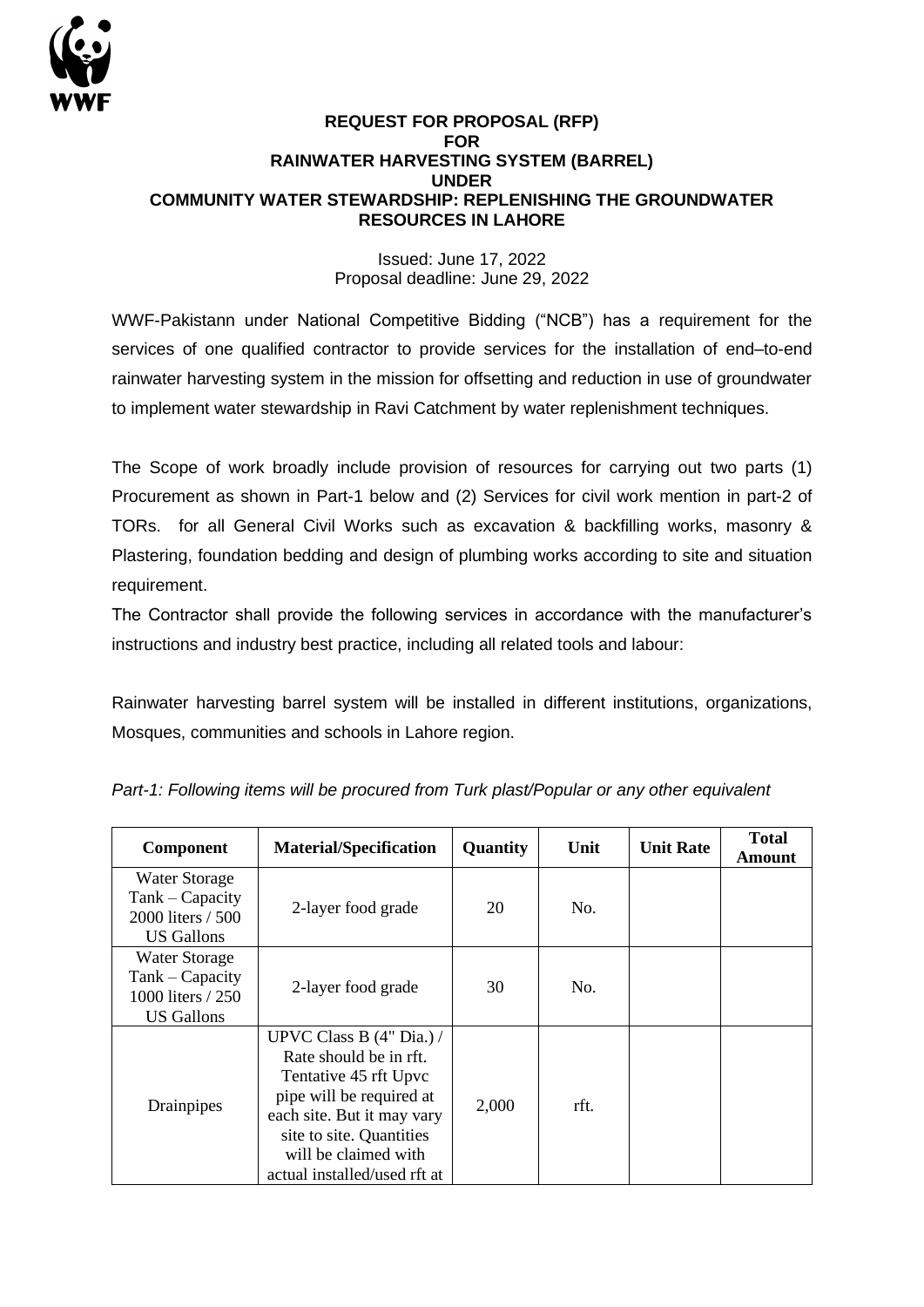

|                         | per site and verified by<br>project team.                                                                                                          |                        |      |                  |              |                 |
|-------------------------|----------------------------------------------------------------------------------------------------------------------------------------------------|------------------------|------|------------------|--------------|-----------------|
| Fitting accessories     | SR.#                                                                                                                                               | Material/Specification |      | <b>Total Qty</b> | Unit<br>Rate | Total<br>Amount |
|                         | $\mathbf{1}$                                                                                                                                       | PVC Elbow (4")         |      | 100              |              |                 |
|                         | $\overline{2}$                                                                                                                                     | Cleaning Elbow (4")    |      | 50               |              |                 |
|                         | 3                                                                                                                                                  | <b>Barrel Nipple</b>   |      | 100              |              |                 |
|                         | 4                                                                                                                                                  | Handle Valve           |      | 50               |              |                 |
|                         | 5                                                                                                                                                  | Pipe Nozzle            |      | 100              |              |                 |
|                         | 6                                                                                                                                                  | End plug               |      | 100              |              |                 |
|                         | $\overline{7}$                                                                                                                                     | Solution 200ml         |      | 50               |              |                 |
|                         | 8                                                                                                                                                  | Sockets (4")           |      | 100              |              |                 |
|                         | <b>Total Cost</b>                                                                                                                                  |                        |      |                  |              |                 |
| PPRC pipe<br>(Optional) | 25 mm dia. Turkplast<br>with good quality.<br>This is optional item. Its<br>procurement will depend<br>on site condition and<br>community consent. |                        | 1300 | rft              |              |                 |

## Civil Work:

Civil work will be consisted of

| <b>Component/Equipment</b>                                                                 | <b>Material/Specification</b>                       | <b>Quantity</b> | Unit<br>Rate | <b>Total</b><br>Amount |
|--------------------------------------------------------------------------------------------|-----------------------------------------------------|-----------------|--------------|------------------------|
| Construction of foundation<br>$(L:5' \times W: 5' \times H:1')$ for<br><b>Storage Tank</b> | Brick masonry work with<br>plaster and Paint        | 50              |              |                        |
| Excavation/dismantling,<br>backfilling, tuff tile<br>removing and fixing                   | Site specific                                       | 50              |              |                        |
| Labor / Installation Cost                                                                  | Will be included any type<br>of labor work          | Lump<br>sum     |              |                        |
| Operation and maintenance<br>charges                                                       | For one year/ one visit<br>after every three months | Lump<br>sum     |              |                        |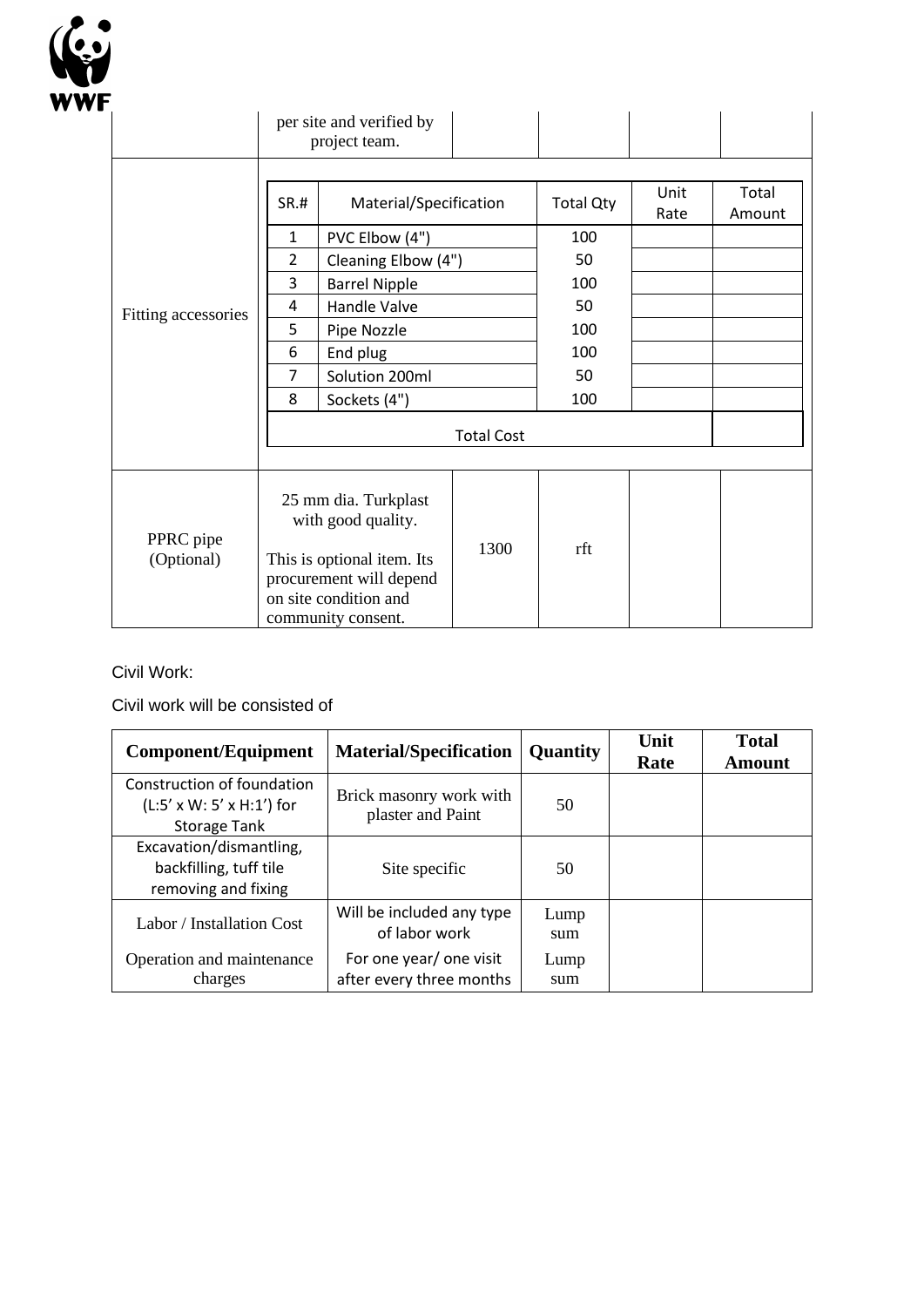

## ////////////



*Figure 1. Schematic diagram for Rainwater harvesting system*

Interested companies/contractors meeting the following criteria should respond and submit the proposal in a sealed envelope to:

Younas Awan Manager Admin WWF-Pakistan Inside Ali Institute of Education, Ferozepur Road, Lahore.

**For any queries, please write to** wwfadmin@wwf.org.pk and [sahmad@wwf.org.pk](mailto:sahmad@wwf.org.pk) by 29 June 2022. or visit our website # *https://www.wwfpak.org/jobs\_/procurement\_of\_goods\_and\_works/* 

## **Requirements:**

- 1. Minimum (03 05 years) of experience in providing General Civil and plumbing Works
- 2. Should have at least completed 3 5 General Civil/ Construction Related Projects.
- 3. Be able to demonstrate working ability under the COVID-19 (Corona Virus) circumstances as per the construction works guidelines issued by the Government of Pakistan.